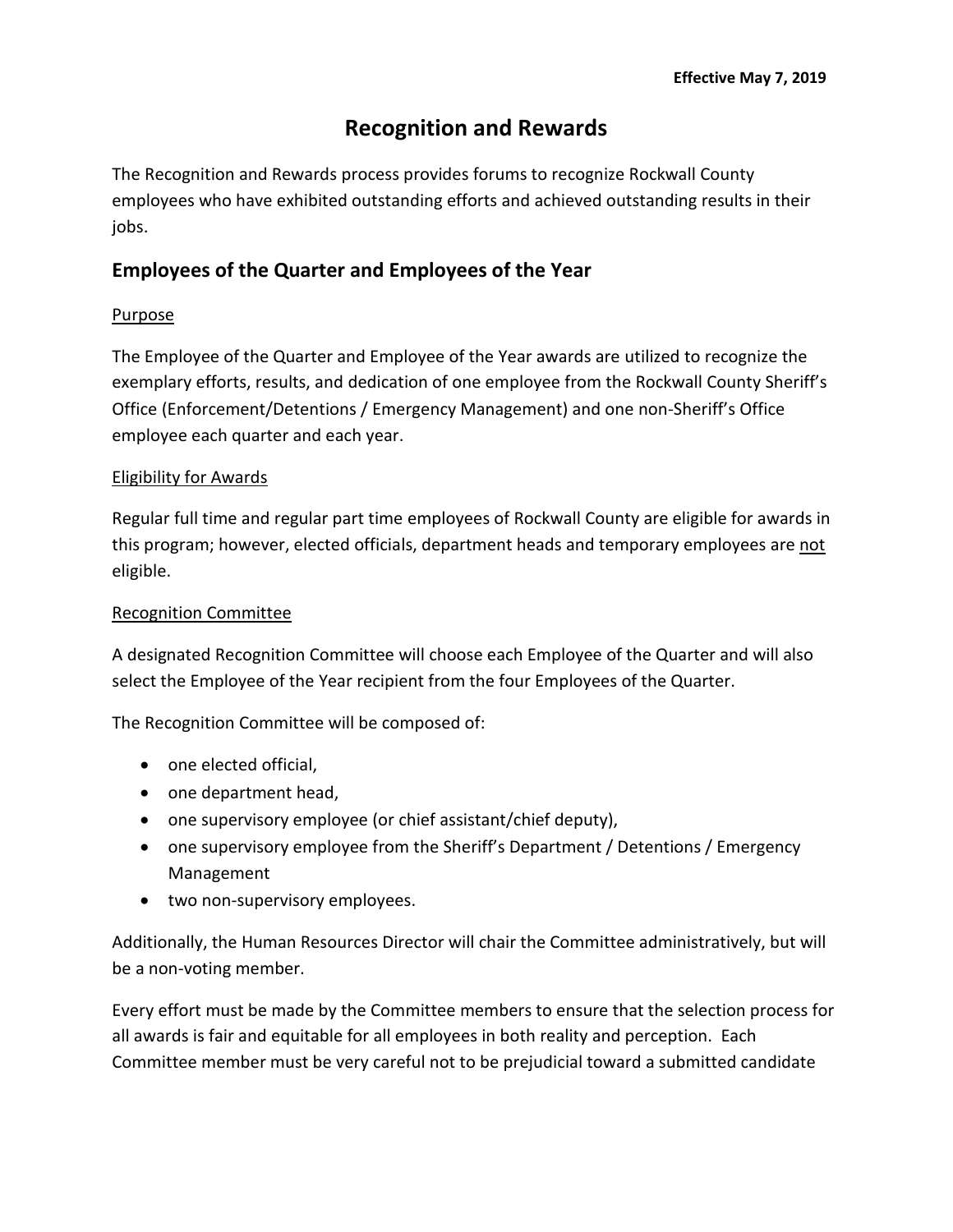from his/her own workgroup. Also, each Committee member should positively support, in action and words, the candidate chosen for each award.

The proceedings, discussion, and votes of the Recognition Committee should be considered confidential in order for each member to feel comfortable to speak freely and for each employee's dignity to be preserved.

# Criteria for Selection as an Employee of the Quarter or Employee of the Year

Some of the criteria that may be used for the selection of the Employee of the Quarter or Employee of the Year include the following:

- Employee has initiated a new program.
- Employee has been responsible for significant cost savings.
- Employee has recommended, designed, or implemented new processes or procedures.
- Employee has been responsible for improving efficiencies.
- Employee has been responsible for time savings.
- Employee has been responsible for other efforts that resulted in improvements for the County.
- Employee has been responsible for making a significant contribution to the citizens of Rockwall County.

#### Employees of the Quarter

One employee from the Rockwall County Sheriff's Office (Enforcement/Detentions / Emergency Management) and one non-Sheriff's Office employee will be chosen each quarter as the Rockwall County Employees of the Quarter.

The Employees of the Quarter will be formally recognized and congratulated during a meeting of the Commissioners Court.

The employees will also receive a personal memento, such as an engraved paperweight or small plaque suitable for display at work or home.

Additionally, the employees will be recognized by having a prime designated parking spot for three months at his/her work location.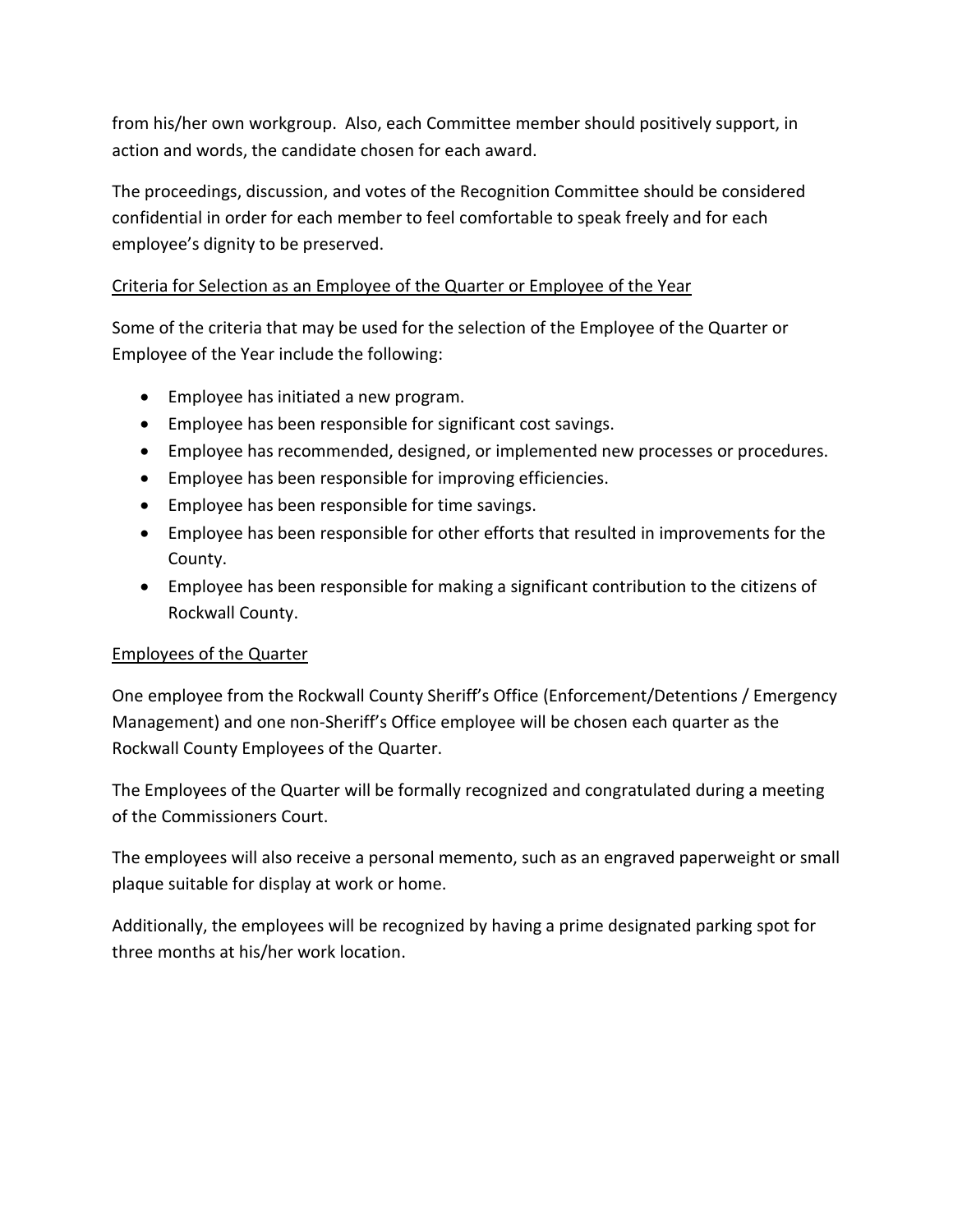## Employees of the Quarter Submission and Selection Process

Elected officials, department heads and employees may submit recommendations to other elected officials and department heads. Employees may also submit to their supervisor a request for consideration of themselves. Each elected official and department head may then submit one candidate from their own department for Employee of the Quarter; however, it is not anticipated that every elected official and department head will submit a candidate each quarter. Only the most deserving of employees should be nominated for Employee of the Quarter.

To nominate an employee, the elected official or department head will complete and sign an Employee of the Quarter Nomination Form detailing the reasons that the employee should be considered for the honor. The nomination form will be submitted to Human Resources. Supporting documentation/justification may also be attached and submitted with the nomination form for the Recognition Committee's consideration.

If desired, the Committee may also seek additional information by questioning the elected official/department head or by other methods that it deems appropriate.

The Recognition Committee will meet, review, discuss, and select the Employee of the Quarter.

## Employees of the Year

The four County employees selected as Employees of the Quarter and the four Sheriff's Office employees will then also be considered for the Employee of the Year award.

The Employees of the Year recipient will be announced and recognized at the annual Christmas luncheon or a like gathering of employees.

The Employees of the Year will also be formally recognized and congratulated in a meeting of the Commissioners Court.

The employees will also receive a personal memento, such as an engraved paperweight or plaque suitable for display at work or home.

Additionally, the employees will be recognized by having a prime designated parking spot for one year at his/her work location.

## Employees of the Year Selection Process

For the Employees of the Year selection, the original Employee of the Quarter Nomination Forms and documentation will be reviewed and considered. The responsible elected official or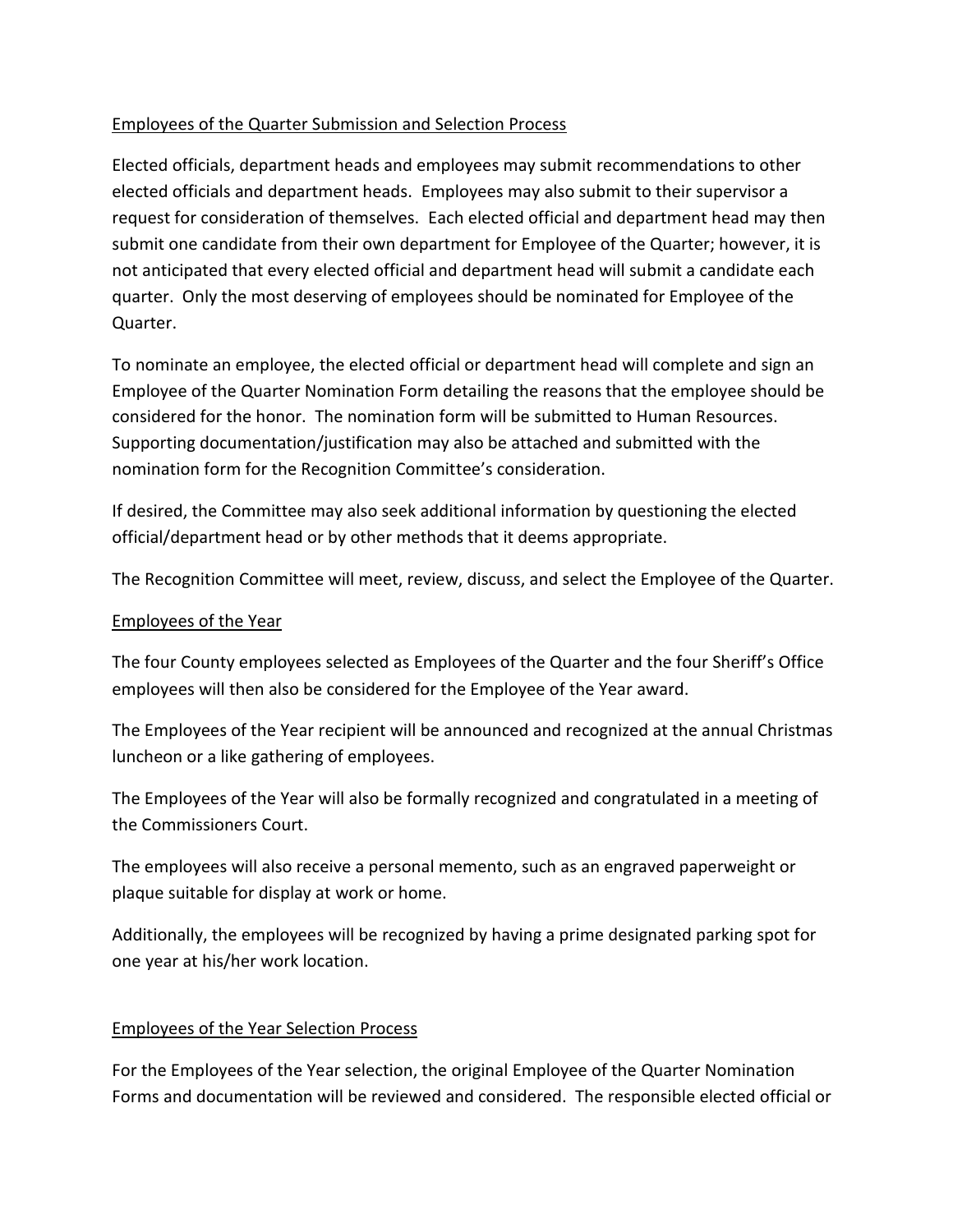department head may also submit additional supporting information on an employee to Human Resources for the Committee's consideration.

The responsible elected official or department head (or their representative) may also present in person to the Recognition Committee the reasons that he/she feels the employee is most deserving of the Employee of the Year award.

The Recognition Committee may also request an interview with each of the candidates.

The Recognition Committee may also seek additional information by questioning the elected official/department head, the employee, or anyone else that the Committee deems pertinent to the process.

# **Certificate of Appreciation**

In order to recognize outstanding efforts and results produced by a full time or part time employee, an elected official or department head may give a Certificate of Appreciation Award to that employee. The Certificate of Appreciation Award is a certificate suitable for framing or display. Commissioners Court recognition is not required for Certificates of Appreciation or Achievement.

Standard Rockwall County blank certificates will be provided to department heads and elected officials so they may fill in the appropriate wording on the document. The department head or elected official will sign the Certificate of Appreciation and present it to the employee.

An elected official or department head can recommend to another elected official or department head that a Certificate of Appreciation Award be given to a specific employee; however, it will be the elected official or department head responsible for that employee who determines if a Certificate of Appreciation will be awarded.

At the time it is awarded, a copy of each Certificate of Appreciation should be forwarded to Human Resources for inclusion in the employee's personnel file.

By January 15th each year, each elected official or department head is responsible for making sure that Human Resources has received every Certificate of Appreciation awarded during the previous calendar year in his/her work groups. Human Resources then will compile and present the list of recipients in the County to the Commissioners Court for recognition of their names in a late January or early February Court meeting.